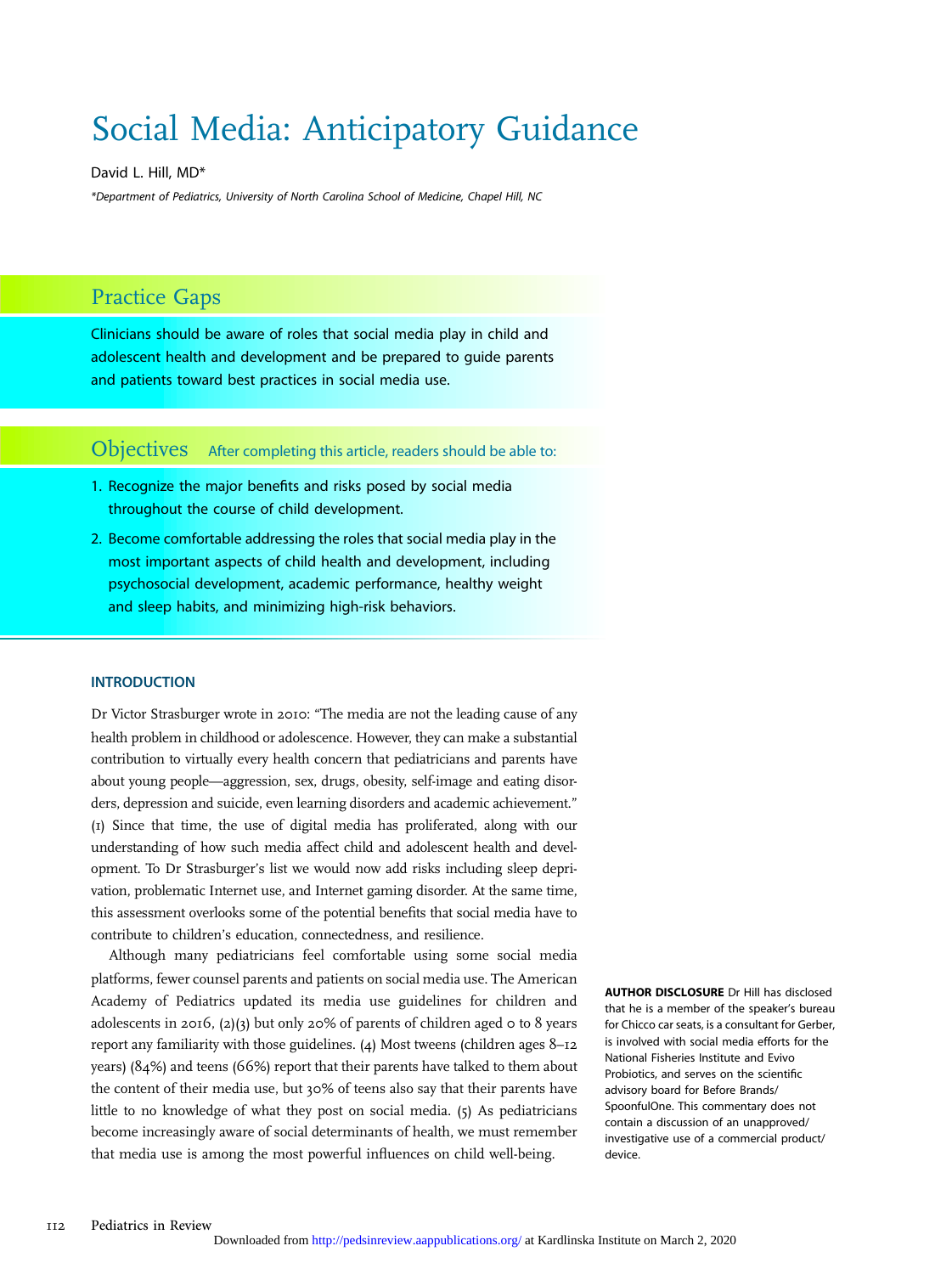#### DEFINING SOCIAL MEDIA

Merriam-Webster Dictionary defines social media as "forms of electronic communication (such as websites for social networking and microblogging) through which users create online communities to share information, ideas, personal messages, and other content (such as videos)." (6) In the past, social media were largely restricted to dedicated platforms such as Facebook and Instagram, but "social" is increasingly cropping up in unexpected places. Online games such as Minecraft and Fortnight allow for real-time communication and interaction among players. Gamers can also broadcast their play and interact with fans on sites such as Twitch.

YouTube serves up an endless stream of videos, but it also allows users to comment, post, and form groups around interests or content producers. Fitness trackers such as MapMyRun are an example of gamification; they allow users to share their results, compete with each other across time and space, and comment on each other's performance. Even toys for small children such as Webkinz come with a social media component that is often more important than the physical object. In this fast-moving field, the only reliable constant is the guarantee that most of the previous examples will seem dated in a very short time.

#### SOCIAL MEDIA USE BY 0- TO 8-YEAR-OLDS

According to Common Sense Media's latest survey in 2017, most children now access social media through mobile devices such as smartphones and tablets. (4) Ninety-eight percent of children ages 0 to 8 years now live in a home with some sort of mobile device, and 42% of these children own their own tablets. Children in this age group spend an average of 45 minutes a day on mobile devices, but social media account for less than half of that time, approximately 25 minutes a day. Young children have little interest in adult social media sites, preferring "social games" targeted at their demographic, such as Club Penguin, Animal Jam, and Minecraft.

Among the youngest children, ages o to 2 years, pediatricians might feel heartened that the average time spent on screens has dropped from 58 minutes a day to 42 minutes, with the caveat that this reduction is not statistically significant. Most children's exposure to social media at this age comes via their parents' involvement, through postings of photographs, videos, and blogs ("sharenting"). (7) Concerns about these postings center on the permanent "digital footprint" that they leave online, long before children can consent to any use of their personal information. In 1 study, 56% of parents were deemed to have posted "potentially embarrassing" information about their young children

online, information that may be accessible to children's future peers, the public, and predators. (8)

As recently as 2017, only 20% of parents of children ages 0 to 8 years reported familiarity with the American Academy of Pediatrics screen use guidelines. (4) Familiarity with the guidelines increased with household income and white race, with a corresponding decrease in early childhood screen use.

#### SOCIAL MEDIA USE BY 8- TO 12-YEAR-OLDS

No observer will be surprised to learn that children's media use takes a dramatic jump between ages 8 and 12 years, to an average of 6 hours a day. (5) This alarming figure, however, obscures the broad range of media habits that these children actually display. Because many children are using more than 1 platform or device at a time, it does not mean that they are sitting in front of screens for a solid 6 hours daily but that the aggregate of all digital media use adds up to that time over 24 hours. Six percent of these children use no electronic media, and, at the other end of the spectrum, 11% use for more than 8 hours daily. More than a quarter (28%) use for less than 2 hours daily.

Children spend little of this time on dedicated social media platforms; passive programming ("TV") and video gaming dominate their screen time. Social media time grows, however, with 58% of youth using social media daily by age 13 years for an average of 2 hours a day. Girls are much more likely to spend time on social platforms than are boys, who still prefer gaming.

#### SOCIAL MEDIA USE BY TEENS

Smartphones have transformed the media landscape for teens, with 95% reporting access to a smartphone and 45% saying they are online "almost constantly." (9) Social media platforms still attract more girls than boys, and boys still edge out girls in the world of gaming, but only by a slim margin (97% vs 83%). Preferred social media platforms vary by race, sex, and socioeconomic status. As of 2018, Facebook use was in decline among teens, with YouTube, Instagram, and Snapchat ascendant as the top 3 teen platforms.

Teens display varying and balanced views regarding the impact of social media on their well-being. Forty-five percent feel that social media have a neutral effect on well-being, 31% report a positive effect, and 24% think that the effect is mostly negative. Those who favor social media point to the platforms' ability to connect them to friends and family, provide current news and information, and help them find others with similar interests. Detractors cite bullying and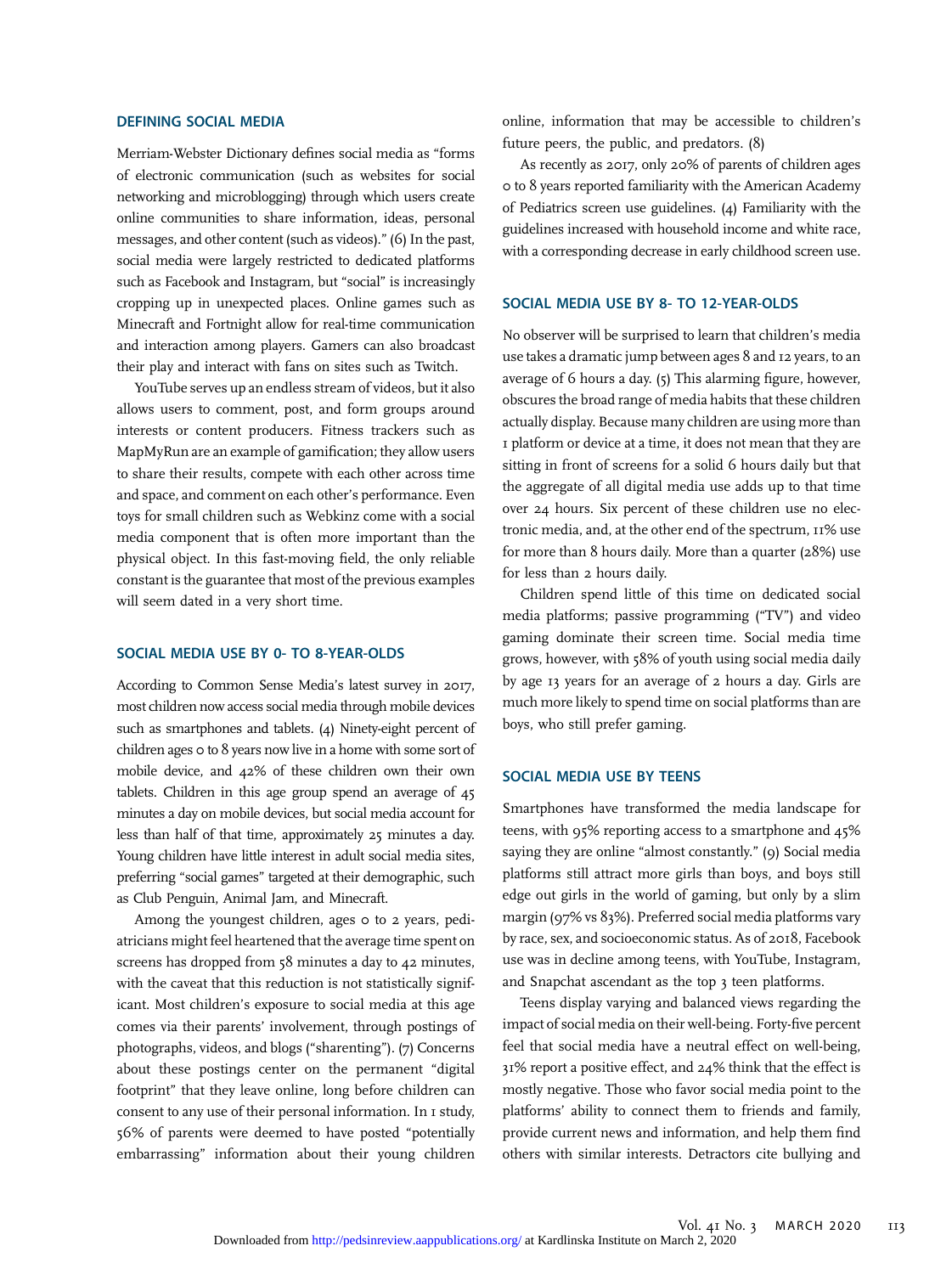gossip, unrealistic social comparisons, and distraction from real-life friendships as key drawbacks of social media use.

#### UTILITY OF ANTICIPATORY GUIDANCE

Evidence suggests that time spent exploring social media use during child and teen wellness visits has a measurable and positive effect on outcomes. (10) Overall, increased parental monitoring reduces children's and teens' risky health behaviors, and parents who talk to their kids about media use better understand what their children are watching and posting. (11)

Social media can be more difficult for parents to monitor than gaming and passive viewing: 84% of pre-teenagers (ages 8–12 years) said that their parents have talked with them about the content of media they use, but only 54% thought that their parents knew "a lot" about their social media use. (12) Parents give a similar consensus: 82% of parents reported "high awareness" of the content their child sees on television, 56% reported high awareness of online video content, and only 40% reported high awareness of social media exposures. (13)

## POTENTIAL HARMS OF SOCIAL MEDIA FOR CHILDREN AGES 0 TO 5 YEARS

Infants, toddlers, and young children learn best from personal interactions with the adults closest to them. Counseling on social media in this age group, then, starts with parents' and caregivers' media use. Parents distracted by their own social media use tend to demonstrate fewer interactions with their children, both verbal and nonverbal. (14) They may display poor responsiveness to their children's needs, resulting in increased conflict as children act out in frustration. (15)

Although not specific to social media, other screen media contribute significantly to childhood obesity, starting at a young age. (16) These effects are mediated more by advertising of unhealthy foods and diminished satiety cues than by decreased total daily activity. (17) Although most research data on media use and obesity come from studies on television, the social games favored by younger children allow for copious advertising integrated into their content, promoting unhealthy nutrition, and building brand loyalty among the youngest consumers.

Burgeoning literature ties exposure to digital media/ screens to sleep disruption even as pediatricians are becoming increasingly aware of the critical role that healthy sleep plays in children's physical, mental, and developmental health. Although many parents might see digital media as a sleep aid, the presence of a screen in the bedroom leads to fewer minutes of sleep for children at all ages, including infants. (18) Stimulating media content can certainly lead to psychomotor excitement and sleep interruption, but the more pervasive mechanism of sleep disruption seems to be the effect of blue-enriched light on melatonin secretion from the pineal gland. (2) Even the most calming content, if viewed on electronic screens, can affect melatonin secretion and disrupt healthy sleep patterns.

Although social media have not been specifically implicated as negatively affecting young children's intellectual and social development, screen media as a whole have negatively affected child development, either actively or by displacing other activities that contribute more to mental and physical health. (2) Excessive television viewing in young children has been correlated with delays in cognition, language acquisition, and social-emotional development. The risks increase with earlier initiation of viewing, greater hours of total use, and less educational content. Face-to-face communication and real-world interactions are critical for optimal development. Co-viewing and higher educational content can mitigate some of the negative effects.

#### POTENTIAL BENEFITS OF SOCIAL MEDIA FOR CHILDREN AGES 0 TO 5 YEARS

Electronic media, including educational television programming and well-designed mobile applications, do contribute to learning in children ages 3 to 5 years, with some preliminary studies possibly extending this threshold down to 15 months of age. (2) The extent to which these data apply specifically to social media will depend on how well these platforms integrate features critical to learning, such as interactivity and scaffolding (the ability of a program to build on previously attained skills). Overall, there remains a large gap between the number of applications and programs that claim to support early childhood learning and those whose claims are backed by evidence.

#### ANTICIPATORY GUIDANCE FOR PARENTS OF CHILDREN AGES 0 TO 5 YEARS

What, then, can pediatricians suggest to parents of young children regarding the use of social media? Suggestions include the following:

- Avoid media use in children younger than 18 to 24 months except for video chatting alongside a parent or caregiver.
- For children 18 to 24 months and beyond, use the American Academy of Pediatrics Family Media Use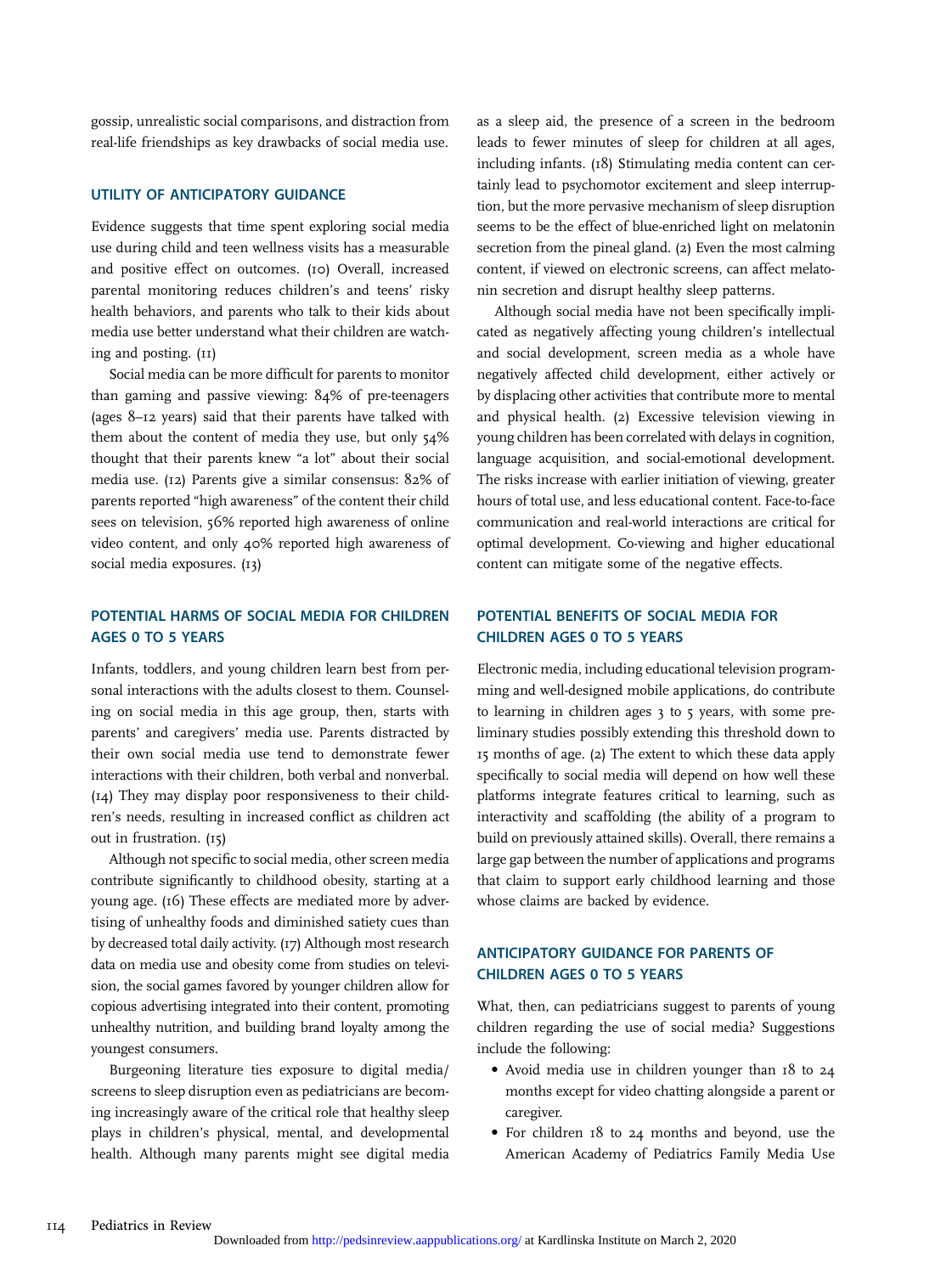Plan to determine the optimal balance of healthy activities and use of digital media. Limit displacement of healthy activities by excessive digital media use.

- For children 18 to 24 months, choose high-quality programming, referring to resources such as Common Sense Media and Sesame Workshop for guidance. Coview and co-participate.
- For children 2 to 5 years of age, limit screen time to 1 hour per day. Ensure adequate physical activity, sleep, face-to-face communication, conversations, device-free meals, etc. Choose evidence-based, high-quality programming. Co-view/engage. Avoid violent and fastpaced content. Turn off devices when not in use. Avoid using media as a calming tool—discuss alternatives during the visit. Monitor content, test apps out first. Establish media-free zones (1 hour before bedtime, meal times, and parent-child talk and play time). (2)
- At all ages parents should limit their own electronic media use in the presence of children to increase engagement and learning opportunities.

## POTENTIAL HARMS OF SOCIAL MEDIA FOR OLDER CHILDREN AND ADOLESCENTS

The relationship between traditional media use and childhood and adult obesity is among the best-demonstrated harmful effects of excessive media use. (3) Bedroom television, unhealthy snacking behavior, and exposure to advertising all seem to play a role. Available studies, however, do not demonstrate a relationship between social media use and unhealthy weight. (19)

Sleep disruption remains a significant and welldemonstrated concern in this age group. (20) Factors exacerbating the effect include the presence of mobile devices in the bedroom and the use of social media specifically; the resulting poor sleep correlates with poorer school performance in affected children. (3)

Many psychologists diagnose and treat the closely related conditions of problematic Internet use and Internet gaming disorder. Although the World Health Organization recently proposed that Internet gaming disorder be included in the International Classification of Diseases, 11th Revision, the most recent edition of the American Psychiatric Association's Diagnostic and Statistical Manual of Mental Disorders stops short of giving these conditions an official designation, suggesting instead that researchers further investigate the extent to which these conditions result directly from screen media use or are mere manifestations of underlying psychiatric disorders such as anxiety and depression. (21)

Both disorders present with similar symptoms: preoccupation with the activity, decreased interest in offline or "real-life" relationships, unsuccessful attempts to decrease use, and withdrawal symptoms on reducing use of electronic media. Estimates put the prevalence of both disorders in the ballpark of 8% for youth ages 8 to 18 years. (3) The Personal Internet Gaming Disorder Evaluation-9 is a specific tool for diagnosing gaming disorder. (22) Top instruments for screening for problematic Internet use include the Internet Addiction Test, the Young of the Internet Addiction Questionnaire, the Chen Internet Addiction Scale, and the Internet Addiction Scale. (23)

Psychologists also continue to debate the role that social media play in the development of anxiety and depression. Researchers have long demonstrated a strong correlation between excessive social media use and mood disorders,  $(24)(25)$  but whether the relationship is causal remains unclear. (26) The association may rest in part on how different people use social media. Those who follow friends seem less depressed than those who follow strangers, (27) and users who post actively seem happier than those who "lurk," preferring to view others' posts. (28)

Although multiple studies have demonstrated a possible relationship between digital media use and symptoms of attention-deficit/hyperactivity disorder, none has determined that media actually cause the condition. (29) Media multitasking, however, does negatively affect attention and focus. Half of all teens report that they "often" or "sometimes" watch TV (51%) or use social media (50%) while doing homework. More say they text (60%) and listen to music (76%). (5) Although most teens do not believe that these behaviors affect the quality of their work, extensive data suggest otherwise. (30)

Social media potentially expose children and adolescents to "cyberbullying." Between 10% and 40% of children report an experience with cyberbullying. Compared with in-person bullying, however, it is much less clear online who is the bully and who is the victim, with the roles often alternating over the course of an exchange. (31) Other features that distinguish cyberbullying include that the perpetrator can be anonymous, the bullying can invade the home and other normally safe spaces, the bullying can occur at any time of day, and the bullying can spread rapidly to large numbers of witnesses. As with traditional bullying, cyberbullying may lead to long- and short-term negative social, academic, and health consequences for both parties.

Extensive data tie traditional media use to high-risk behaviors in teens. Increased exposure to such behaviors in television shows and movies puts teens at risk for tobacco use, alcohol abuse, drug abuse, and high-risk sexual practices. The literature supporting such a correlation to social media is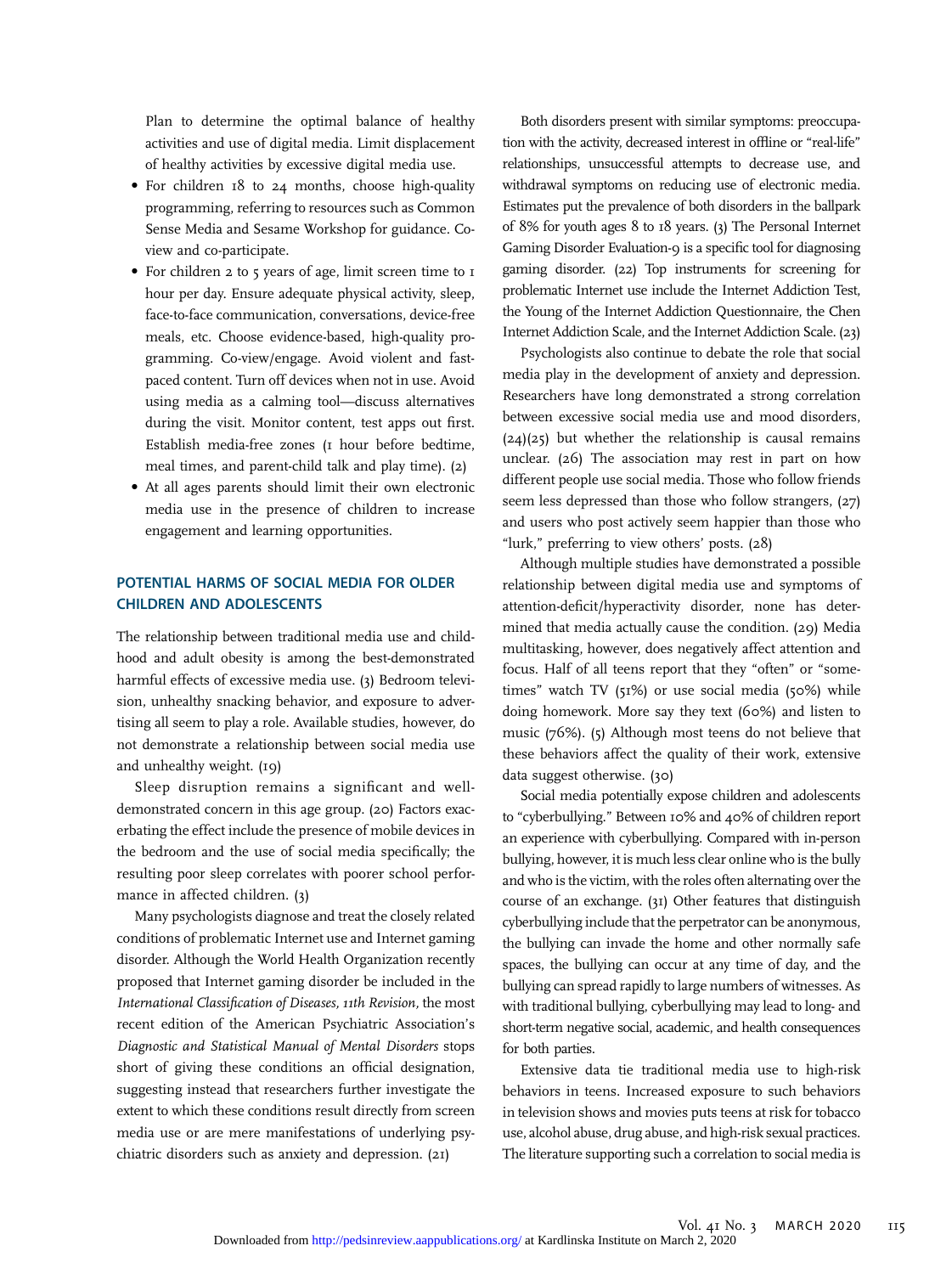less robust, but adolescents who engage in these behaviors often reference them in their social media posts. Pediatricians treating eating disorders should also be aware of a whole genre of "pro-ana" sites offering "thinspiration" to sufferers who may be looking for more positive feedback for restrictive eating than they receive from friends and family members. (3)

"Sexting" refers to the electronic transmission of nude or seminude images as well as sexually explicit text messages. Between 10% and 12% of youth ages 10 to 19 years report sending or receiving a sext. Girls especially report feeling pressured into sending a sext. Sexting in and of itself may be seen as a normal part of how teens explore their sexuality, but it can also serve as a marker for higher-risk sexual behaviors. (32) Sexts do not always remain private; they can be shared widely and can be difficult or impossible to remove from the Internet. The greatest risk of sexting may involve the unforeseen legal consequences in states where sexting by minors is defined as a form of child pornography.

Social media may also facilitate online sexual solicitation of minors by strangers. The best estimate is that 9% of youth aged 10 to 17 years have been subject to online solicitation, and 4% of these children and teens report that the solicitor attempted to arrange a face-to-face encounter. In these cases most solicitors were honest about their identities and their intentions rather than posing as other people. (33)(34)

# POTENTIAL BENEFITS OF SOCIAL MEDIA FOR OLDER CHILDREN AND ADOLESCENTS

Young people increasingly integrate social media into their daily lives as a venue through which they can accomplish the developmental tasks of adolescence: identity development, aspirational development, and peer engagement. Researchers have identified associations between teen social media use and increased self-esteem, increased social capital (resources accessed through one's social relationships), safe identity exploration, development of social supports, and opportunities for self-disclosure. (35) Teens can test different identities and attitudes online and obtain instantaneous feedback from peers and strangers alike.

Social media also expose youth to new ideas and information and help raise awareness of current events and issues. Teens may turn to social media as a set of tools to enhance community participation and civic engagement or to collaborate on academic and community projects. Social media also provide a natural and convenient platform for maintaining and building relationships with friends and family members who may not be physically accessible. (3) Young people who feel marginalized often use social media to connect with sympathetic networks and share their experiences to reduce feelings of isolation. (36)

Social media can provide uniquely flexible and accessible platforms for promoting healthy behaviors. Examples abound of support networks built around chronic conditions such as diabetes and asthma. (37) Young people often start online when seeking answers to their health-related questions. (38) Pediatricians eager to enhance wellness among their patients and their communities can leverage the power of social media to teach digital literacy and help promote reliable sources of health information.

## ANTICIPATORY GUIDANCE FOR SCHOOL-AGE CHILDREN AND ADOLESCENTS (3)

Pediatricians can also do or advise the following during wellcare encounters with school-age children, adolescents, and caregivers:

- Promote adherence to healthy sleep, exercise, academic, and social habits using the American Academy of Pediatrics Family Media Use Plan ([www.HealthyChildren.org/](http://www.HealthyChildren.org/MediaUsePlan) [MediaUsePlan](http://www.HealthyChildren.org/MediaUsePlan))
- Consider using screening tools for problematic Internet use and Internet gaming disorder (the Internet Addiction Test, the Young of the Internet Addiction Questionnaire, the Chen Internet Addiction Scale, and the Internet Addiction Scale) when appropriate
- Encourage families to place appropriate limits on media to mitigate negative effects and avoid displacement of healthier activities
- Total hours per day—use the Family Media Use Plan to promote healthy choices
- Type of media—encourage active engagement rather than passive viewing
- Discourage media use during homework outside of what is needed to complete the assignment; consider placing devices in a central location so that parents can monitor that use is for schoolwork
- Protect bedtime
- No digital media/screens for 1 hour before sleep
- No devices in rooms after bedtime
- Tech-savvy parents may be encouraged to use restrictive devices and apps to limit Internet access based on content or time of day
- Encourage families to designate media-free meal times (dinner) and zones (bedrooms)
- Remind families to keep other caregivers (grandparents, babysitters) aware of expectations and rules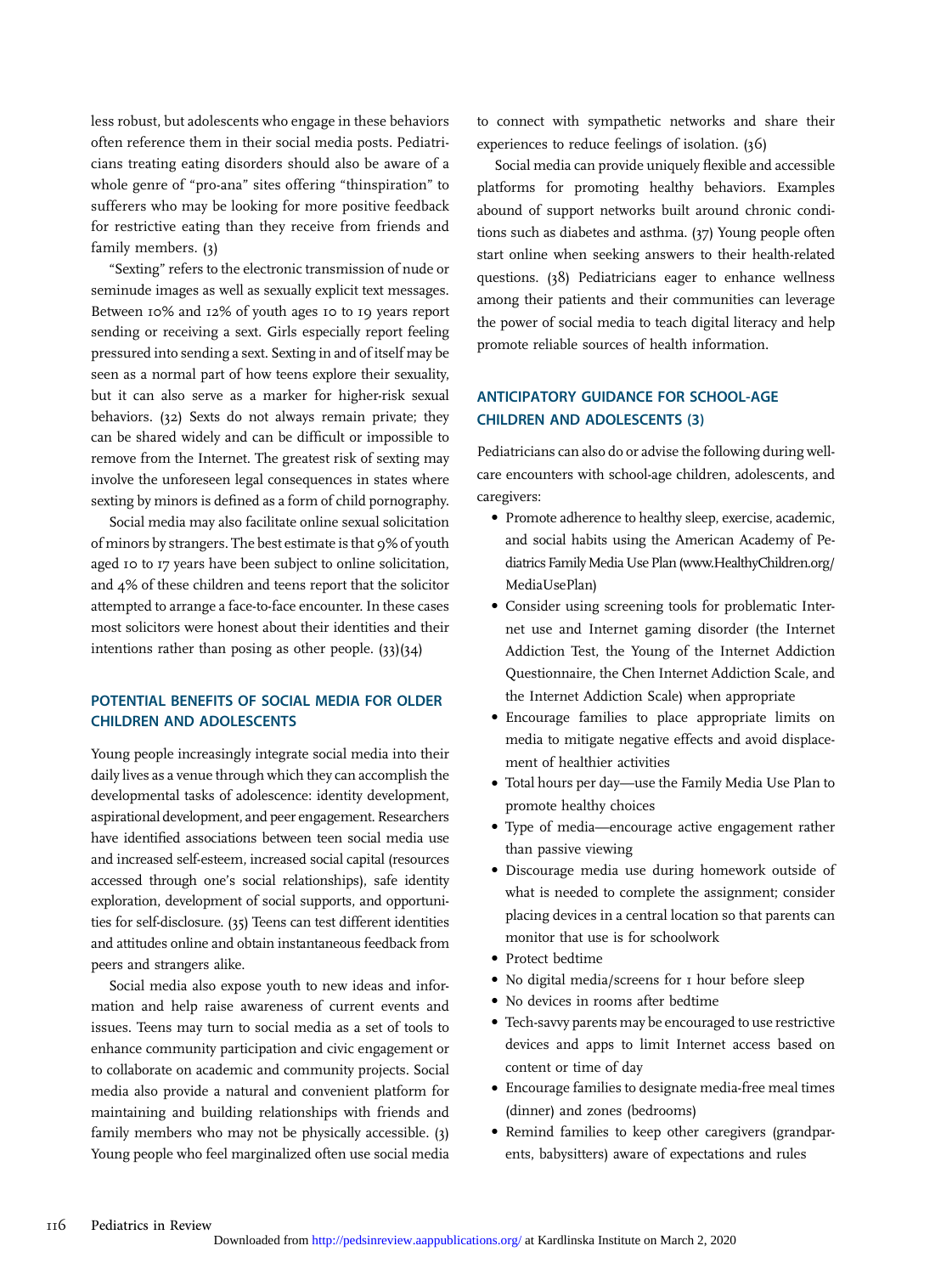- Encourage families to select and co-view media with their children, with a focus on family and community engagement
- Encourage families to have ongoing communication with children about online citizenship and safety
- Treating others with respect online and offline
- Avoiding cyberbullying and sexting
- Being wary of online solicitation and reporting any suspicious contacts
- Avoiding communications that can compromise personal privacy and safety
- Remind children to actively develop a network of trusted adults who can engage with children through social media and to whom children can turn when they encounter challenges
- Encourage parents to use resources on digital literacy such as those found at Common Sense Media [\(www.commonsense.org](http://www.commonsense.org)) to help educate children and teens on media use
- Encourage parents to model the digital behavior they expect from their children and teens
- Based on some research evidence as well as consensus, (2)(3) limiting electronic media use, including social media use, can improve childhood health behaviors around sleep, obesity, attention, intellectual and social development, and high-risk behaviors.
- Based on some research evidence as well as consensus, (2)(3) pediatricians can work with parents to optimize children's and teens' social media use for positive outcomes, including learning, community involvement, improved health behaviors, social and emotional development, and connection to family members, communities, and friends. Parents can help children by monitoring their social media activity, co-viewing or coparticipating in media use, setting appropriate limits, serving as role models for media use and digital citizenship, and building an awareness of risks around digital presentation.

| content/41/3/112.supplemental. | To view teaching slides that accompany this article,<br>visit http://pedsinreview.aappublications.org/ |
|--------------------------------|--------------------------------------------------------------------------------------------------------|
|                                | Social Media: Anticipatory Guidance                                                                    |
|                                | David L. Hill, MD*                                                                                     |
|                                | *Department of Pediatrics, University of North Carolina School of Medicine, Chapel Hill, NC            |
|                                | <b>American Academy of Pediatrics</b>                                                                  |

References for this article are at [http://pedsinreview.aappubli](http://pedsinreview.aappublications.org/content/41/3/112)[cations.org/content/41/3/112](http://pedsinreview.aappublications.org/content/41/3/112).

# Summary

- Social media have become ubiquitous in the lives of children, adolescents, and their parents, with significant effects on child health, development, and well-being.
- Based on some research evidence (11)(12) as well as consensus, (2)(3) pediatricians should address social media use with parents at every stage of childhood and adolescent development.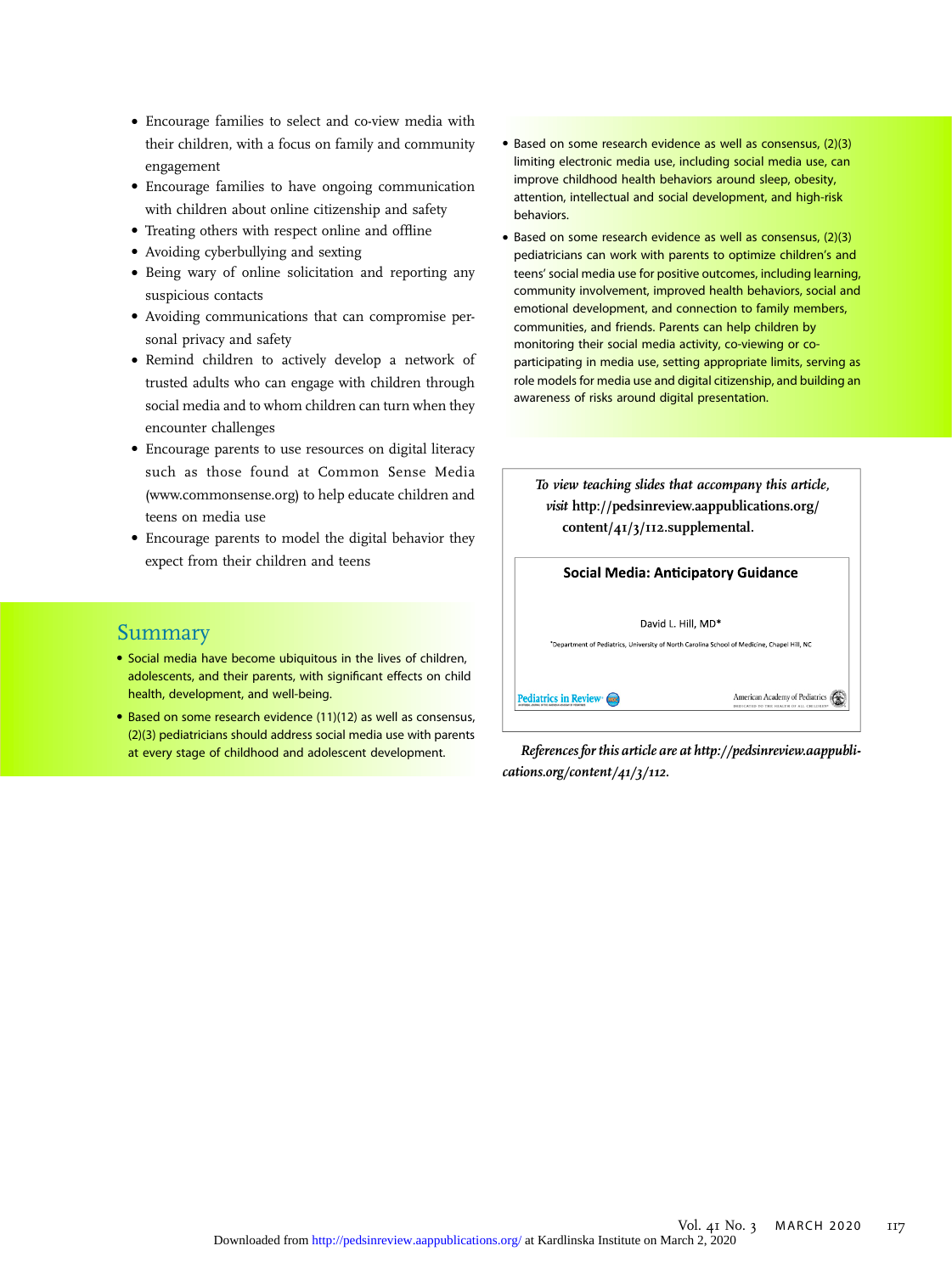# PIR Quiz

Individual CME quizzes are available via the blue CME link under the article title in the Table of Contents of any issue. To learn how to claim MOC points, go to: [http://www.aappublications.org/content/moc-credit.](http://www.aappublications.org/content/moc-credit)

- 1. A 14-year-old girl averages 4 hours a day of screen time using her smartphone and tablet. REQUIREMENTS: Learners She enjoys messaging her friends, watching videos, and browsing online for the latest fashions. School homework assignments require 1 to 2 hours of screen time. Her parents are concerned about her screen use at bedtime. You explain to the girl and her parents that the disruption of healthy sleep patterns associated with screen use is most likely to be affected positively or negatively by which of the following mechanisms?
	- A. Mitigated by 2 hours or more of daily physical activity.
	- B. Mitigated by viewing calming or relaxation videos at bedtime.
	- C. Linked more to gaming compared with messaging activities.
	- D. The effect of blue-enriched light on melatonin secretion.
	- E. Unique to smartphone screens.
- 2. As you enter the examination room to conduct a 15-month-old health supervision visit you notice the infant "playing" with her mother's cell phone. The mother is busy completing a health-care survey on an office tablet. At this visit, which of the following is the most appropriate anticipatory guidance that you should provide regarding media use?
	- A. Limited co-viewing and co-participation of high-quality programs as acceptable at 18 to 24 months.
	- B. Limited use as a calming tool or entertainment for stressful situations beginning at 15 months.
	- C. Promotion of gaming apps at 15 months to advance the development of motor skills.
	- D. Prohibition of screen time for children younger than 2 years.
	- E. Promotion of gaming apps at 12 months to foster the acquisition of language skills.
- 3. A 13-year-old girl has a smartphone that she enjoys for taking photos and messaging her friends. Recently her middle school principal sent an e-mail to students, parents, and teachers alerting them about the occurrences of cyberbullying. The mother is concerned that her daughter may be a victim. Cyberbullying, as distinguished from in-person bullying, is characterized by which of the following features?
	- A. Ability to clearly prove victimization.
	- B. Ability to identify the bully.
	- C. Ability to stop the bullying.
	- D. Association with fewer health consequences.
	- E. Invasion of home and safe places.
- 4. A 15-year-old boy who identifies as a male has shared with his parents that he is romantically attracted to males. His parents have been supportive, but they have prohibited his use of social media, including gaming. He would like to play games that allow for real-time communication with online friends. You discuss with his parents that their son's use of social media would most likely result in which of the following outcomes?
	- A. Decrease his risk for anxiety.
	- B. Exacerbate feelings of marginalization.
	- C. Expose him to unacceptably greater risks than benefits.
	- D. Provide a venue for safe identity exploration.
	- E. Subject him to sexual solicitation by imposters.

can take Pediatrics in Review quizzes and claim credit online only at: [http://](http://pedsinreview.org) [pedsinreview.org](http://pedsinreview.org).

To successfully complete 2020 Pediatrics in Review articles for AMA PRA Category 1 Credit<sup>TM</sup>, learners must demonstrate aminimum performance level of 60% or higher on this assessment. If you score less than 60% on the assessment, you will be given additional opportunities to answer questions until an overall 60% or greater score is achieved.

This journal-based CME activity is available through Dec. 31, 2022, however, credit will be recorded in the year in which the learner completes the quiz.



2020 Pediatrics in Review is approved for a total of 30 Maintenance of Certification (MOC) Part 2 credits by the American Board of Pediatrics (ABP) through the AAP MOC Portfolio Program. Pediatrics in Review subscribers can claim up to 30 ABP MOC Part 2 points upon passing 30 quizzes (and claiming full credit for each quiz) per year. Subscribers can start claiming MOC credits as early as October 2020. To learn how to claim MOC points, go to: [http://www.aappublications.](http://www.aappublications.org/content/moc-credit) [org/content/moc-credit](http://www.aappublications.org/content/moc-credit).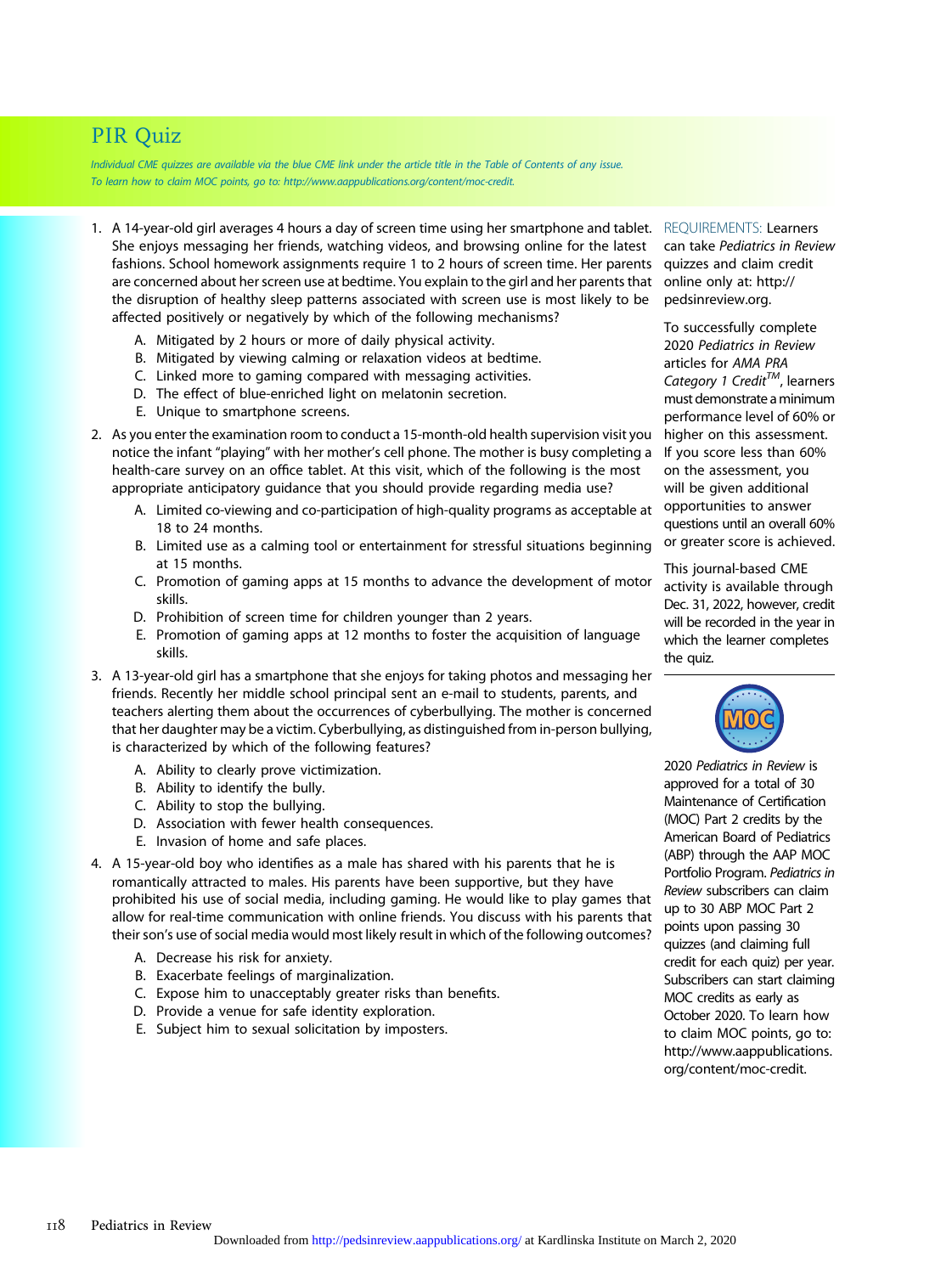- 5. A 9-year-old boy is being seen for a health supervision visit. He has a tablet that he uses for schoolwork and playing games. His mother has limited his gaming to 2 hours a day. She is concerned that her son's gaming will grow to interfere with other healthy activities. She notes that his twin sister comparatively has little interest in gaming. Which of the following is the most appropriate anticipatory guidance message to provide in your discussion with his mother?
	- A. Her son is at increased risk for an anxiety disorder.
	- B. Her son is at increased risk for attention-deficit disorder.
	- C. Provide her resources to develop a family media use plan for total screen time per day.
	- D. Reassure her that 2 hours of screen time by her son for gaming is safe.
	- E. Screen the patient for a gaming disorder using an in-office screening tool.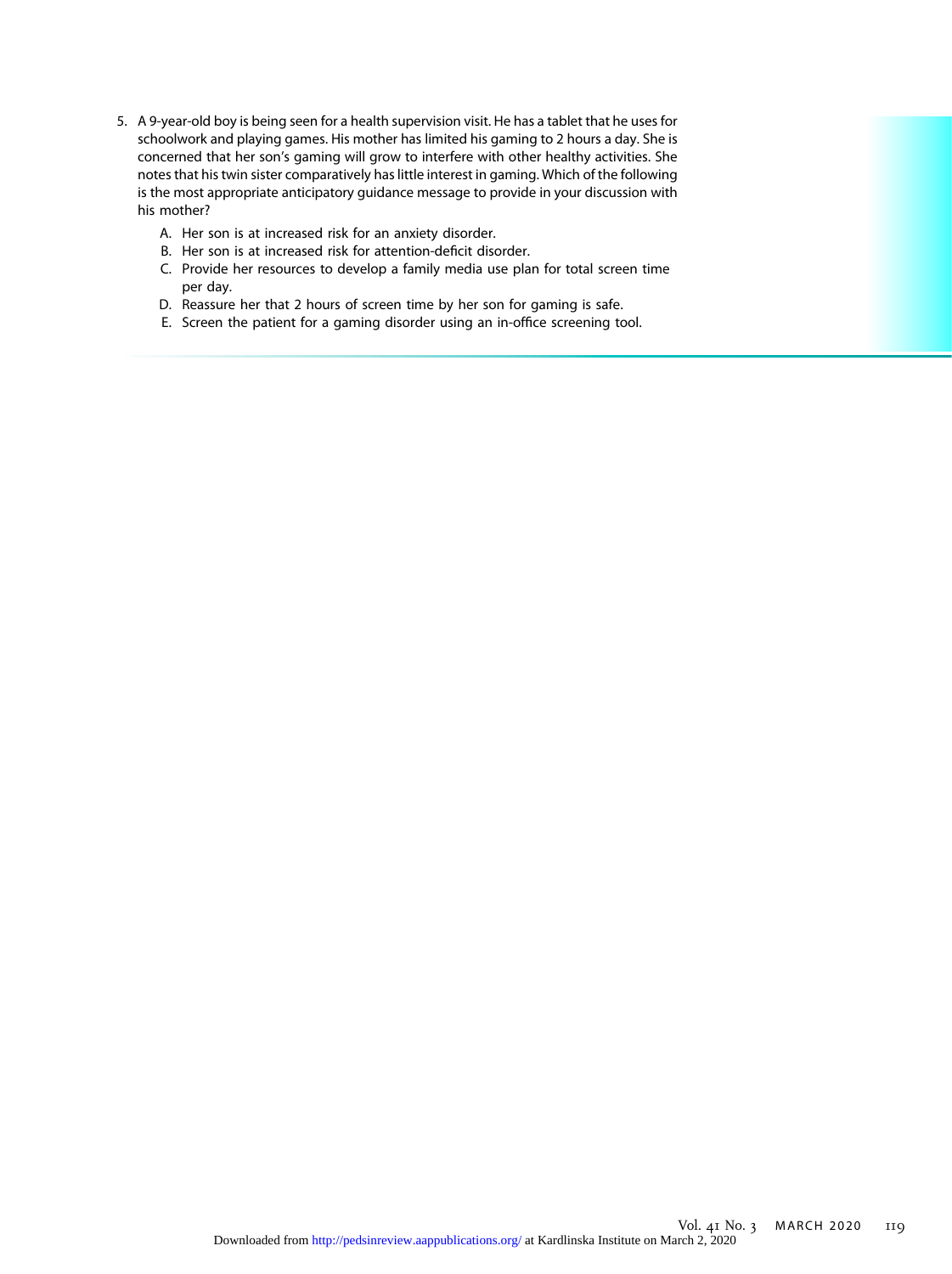# DOI: 10.1542/pir.2018-0236 *Pediatrics in Review* 2020;41;112 David L. Hill **Social Media: Anticipatory Guidance**

| <b>Updated Information &amp;</b><br><b>Services</b><br><b>Supplementary Material</b> | including high resolution figures, can be found at:<br>http://pedsinreview.aappublications.org/content/41/3/112<br>Supplementary material can be found at:<br>http://pedsinreview.aappublications.org/content/suppl/2020/03/01/41<br>$.3.112$ DC1                                                                                                                                                                |
|--------------------------------------------------------------------------------------|------------------------------------------------------------------------------------------------------------------------------------------------------------------------------------------------------------------------------------------------------------------------------------------------------------------------------------------------------------------------------------------------------------------|
| <b>References</b>                                                                    | This article cites 29 articles, 9 of which you can access for free at:<br>http://pedsinreview.aappublications.org/content/41/3/112.full#ref-list<br>$-1$                                                                                                                                                                                                                                                         |
| <b>Subspecialty Collections</b>                                                      | This article, along with others on similar topics, appears in the<br>following collection(s):<br>Media<br>http://classic.pedsinreview.aappublications.org/cgi/collection/media_<br>sub<br><b>Screen Time</b><br>http://classic.pedsinreview.aappublications.org/cgi/collection/screen<br>_time_sub<br><b>Social Media</b><br>http://classic.pedsinreview.aappublications.org/cgi/collection/social_<br>media sub |
| Permissions & Licensing                                                              | Information about reproducing this article in parts (figures, tables) or<br>in its entirety can be found online at:<br>https://shop.aap.org/licensing-permissions/                                                                                                                                                                                                                                               |
| <b>Reprints</b>                                                                      | Information about ordering reprints can be found online:<br>http://classic.pedsinreview.aappublications.org/content/reprints                                                                                                                                                                                                                                                                                     |